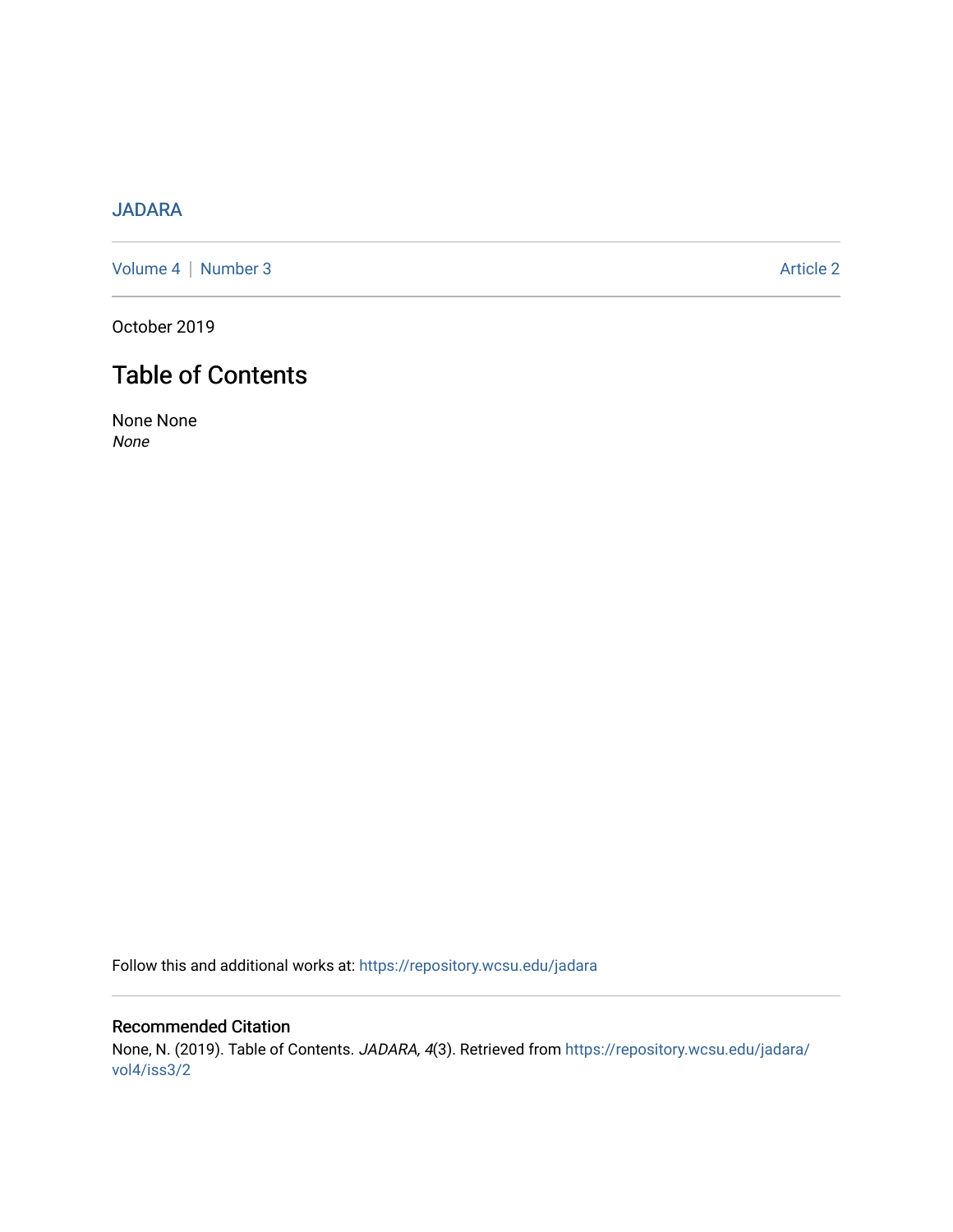None: Table of Contents



 $\overline{\phantom{a}}$ 

.<br>الفي.<br>الفي.

=

∽

## TABLE OF CONTENTS

|   | <b>CONFERENCE RESOLUTIONS</b>                                                                          | 8   |
|---|--------------------------------------------------------------------------------------------------------|-----|
|   | <b>CONFERENCE PROGRAM</b>                                                                              | 12  |
|   | PRESIDENT'S ADDRESS - TRENDS IN PRWAD                                                                  | 16  |
|   | ROBERT R. LAURITSEN                                                                                    |     |
|   | <b>KEYNOTE ADDRESS</b><br>JAMES F. GARRETT                                                             | 23  |
|   | <b>NEEDS OF DEAF PEOPLE IN THE SEVENTIES</b>                                                           | 30  |
|   | LARRY G. STEWART                                                                                       |     |
|   | THE ROLE OF THE STATE AGENCY IN SERVICE TO DEAF PEOPLE IN<br>THE SEVENTIES                             | 37  |
|   | CRAIG MILLS                                                                                            |     |
|   | TREATMENT AND REHABILITATION OF THE MENTALLY ILL DEAF<br>LUTHER D. ROBINSON                            | 44  |
|   | REGIONAL POST SECONDARY VOCATIONAL PROGRAMS FOR DEAF PEOPLE 53                                         |     |
|   | NONA L. BURROWS                                                                                        |     |
|   | REGIONAL AND LOCAL POST SECONDARY VOCATIONAL PROGRAMS FOR<br><b>DEAF PEOPLE</b><br><b>JAMES HANSON</b> | 73  |
|   | DIRECTIONS FOR REHABILITATION COUNSELING WITH DEAF PERSONS<br>DONALD G. MARTIN                         | 82  |
|   | <b>INTERPRETING IN THE SEVENTIES</b><br>JAMES E. STANGARONE                                            | 91  |
| œ | SEVERELY HANDICAPPED AND MULTIPLY HANDICAPPED DEAF ADULTS<br>EDNA P. ADLER                             | 96  |
|   | THE ROLE OF THE SOCIAL WORKER IN SERVICE TO DEAF PERSONS<br>DOUGLAS WATSON                             | 101 |
|   | ADULT EDUCATION FOR DEAF PEOPLE IN THE SEVENTIES<br>THOMAS E. MAYES                                    | 110 |
|   | REHABILITATIVE AUDIOLOGY AS RELATED TO REHABILITATION<br><b>OF THE DEAF</b><br>JEROME G. ALPINER       | 116 |
|   |                                                                                                        |     |

1